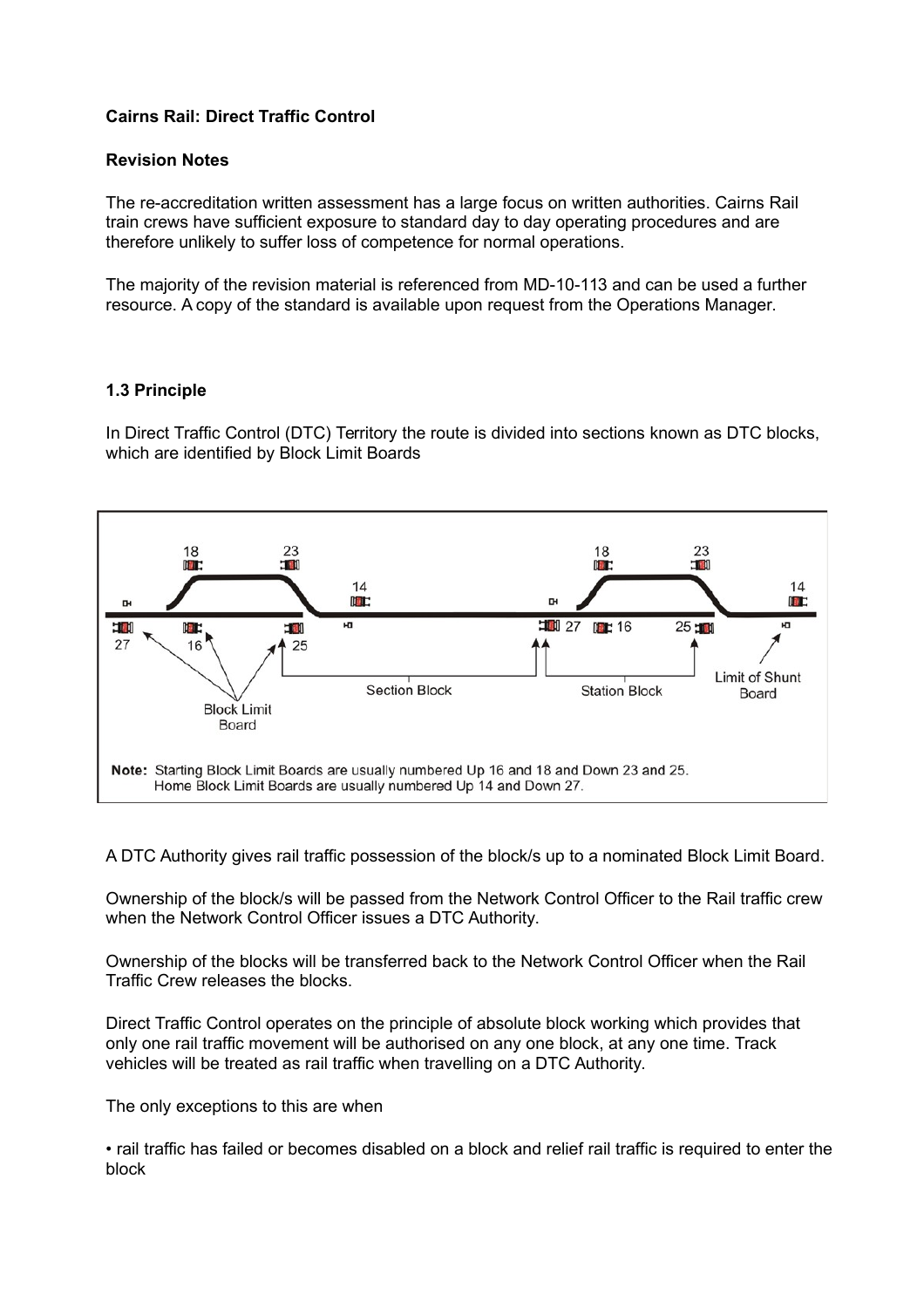• an accident or obstruction requires the division of a block to allow traffic to be worked from either side

• rail traffic has divided on a block and relief rail traffic is required to haul the rear portion off the block.

## **2.2.6 Releasing blocks to the Network Control Officer**

When rail traffic has cleared a block/s, or when requested by the Network Control Officer to release blocks

Rail Traffic Crew

• confirm the location of the rail traffic

• make sure the rail traffic is in clear within the block being occupied, for example, facing a starting block limit board at a station , or that the rear of the train has cleared the opposing home block limit board

- have the second Rail Traffic Crew confirm the
	- − location of the rail traffic
	- − particulars of blocks to be released

#### **3.3 Failure of Computers**

## **3.3.1 Cab computer failed or unavailable**

If the cab computer on a locomotive/train unit fails, or is not available while the rail traffic is enroute, the rail traffic must not proceed past the next facing BLB until either an Alternative Proceed Authority or a DTC in cab authority is held to pass the BLB.

#### **Extension of Authority**

Note: This is not covered in the QR standard, but after making enquiries, is how network control manage this issue

An authority is written on an SW50 (Alternative proceed authority). If an extension is required, it is written on a new SW50. When the limit of Authority on the original SW50 is reached, the rail traffic may continue to the new Limit of Authority on the second form. The original SW50 is FULFILLED once passed the original limit of authority.

## **3.4 Release of Unoccupied Blocks**

# **3.4.1 Release of Unoccupied block to the Network Control Officer**

When rail traffic is travelling on an Alternative Proceed Authority and the rail traffic driver is required to release blocks

Rail Traffic Driver

• partially fulfil the Alternative Proceed Authority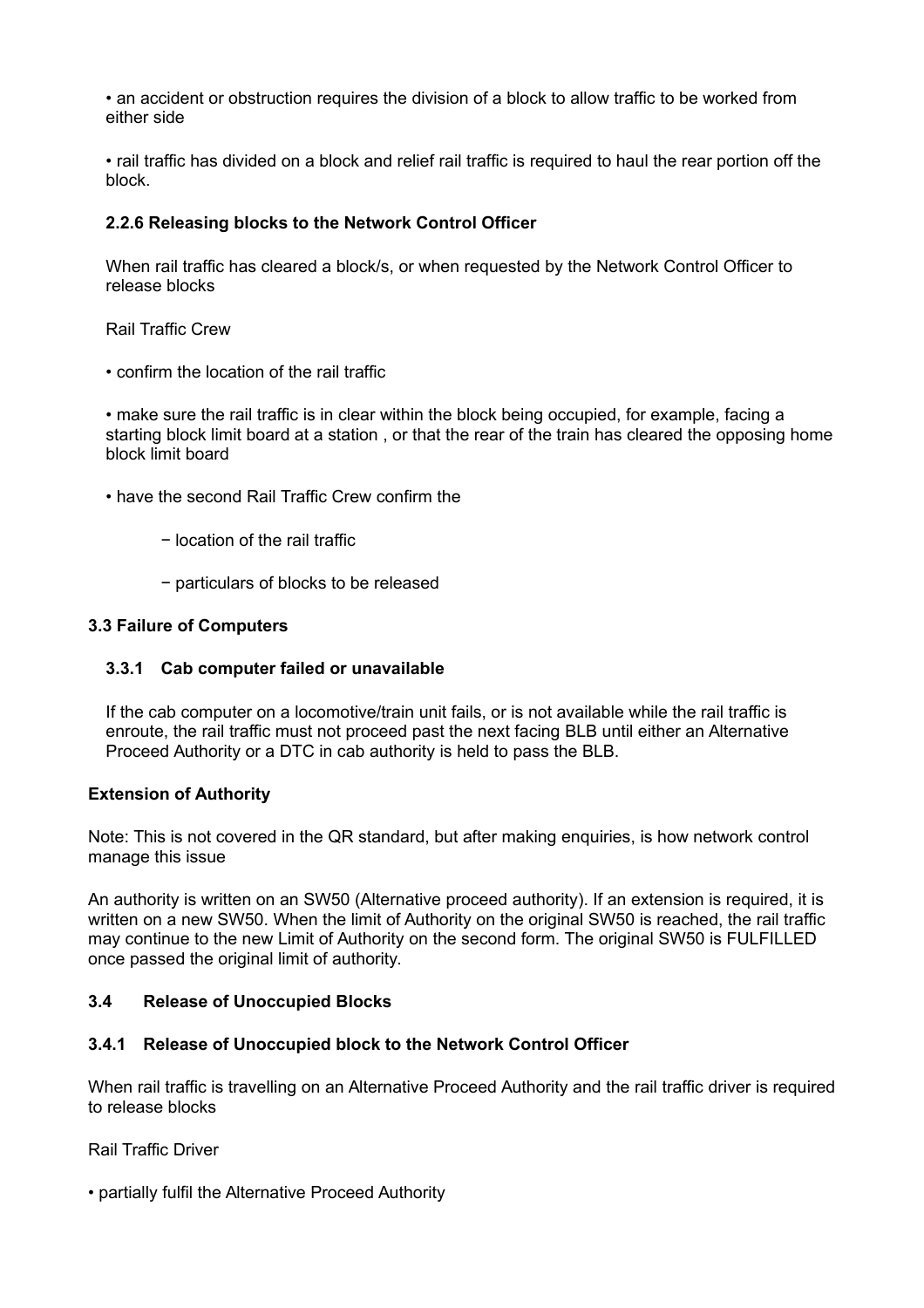## **4.5 Rail Traffic Running Ahead of Scheduled Time or Without Notice**

A Proceed Authority issued by the Network Control Officer is the authority to run ahead of schedule without restriction unless otherwise instructed.

## **4.9 Main Line and Loop Stations - Crossing Procedures**

## **4.9.1 Normal entry line at crossing stations - main line and loop**

MD-10-113 states that:

When rail traffic is to cross at stations equipped for Main Line and Loop Working, the normal entry lines are as shown in Figure DT 4.9

It will be necessary to issue a Wrong Road Authority to the rail traffic entering the loop for a crossing or passing movement at a Main Line and Loop crossing station.

The normal entry of rail traffic will be

- up rail traffic enter the main line
- down rail traffic enter the loop

However, in practice, it is more usual in the field for the first arriving train to take the mainline, while the second train to arrive will be placed in the loop. This is because the train crew of the first arriving train can unlock the points and signal the opposing traffic into the loop. Therefore, crossing procedures are more likely to as for the scenario described below.

Up rail traffic approaches - Down rail traffic has not arrived (for down traffic, read 'opposing train')

## Rail Traffic Crew

- contact the crew of the other rail traffic, if possible
- enter the station on the road shown on the DTC Authority
- stop within the block limit boards
- report to Network Control Officer
- unlock and set the loop points for the down rail traffic
- signal the down rail traffic into the loop

#### After the down rail traffic has arrived

- check and tell the Rail Traffic Crew of the down rail traffic their rail traffic is in clear and intact
- reset and lock the loop points
- obtain another Authority, if necessary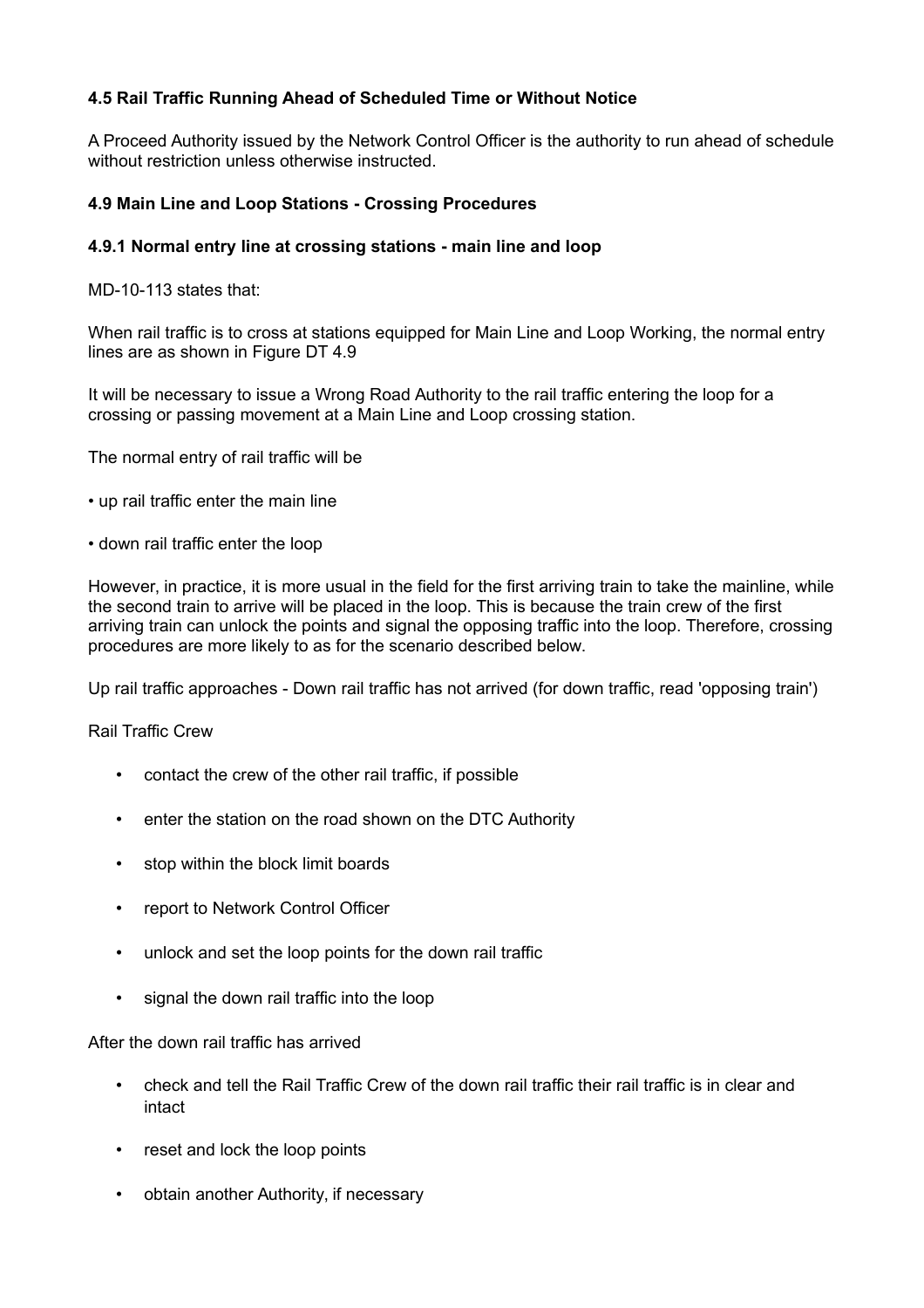## **5.3 Protection of Obstruction**

Rail traffic, or a portion of rail traffic causing an obstruction, must be protected, unless a structure such as a tunnel or bridge prevents protection being placed**.**



## **5.4 Clearance of Obstruction**

## **5.4.1 Clearance of section when protection IS provided for an obstruction**

When rail traffic has become disabled on a section and the obstruction has been protected Rail Traffic Crew of disabled rail traffic

- make sure the rail traffic is not fouling any adjacent track
- check that the rail traffic is intact
- make sure the rail traffic is secured against movement
- tell the Network Control Officer

− the location of the obstruction, including the kilometre point of the front and rear of the rail traffic

- − whether the rail traffic is intact
- − the rail traffic is secured against movement
- do not move any portion of the rail traffic until assistance arrives

#### **Rail Traffic Crew of Relief Rail traffic**

• receive a Recover Failed Authority (or any other necessary authority) from the Network Control **Officer** 

- confirm the location of the disabled rail traffic
- maintain communication with the disabled rail traffic